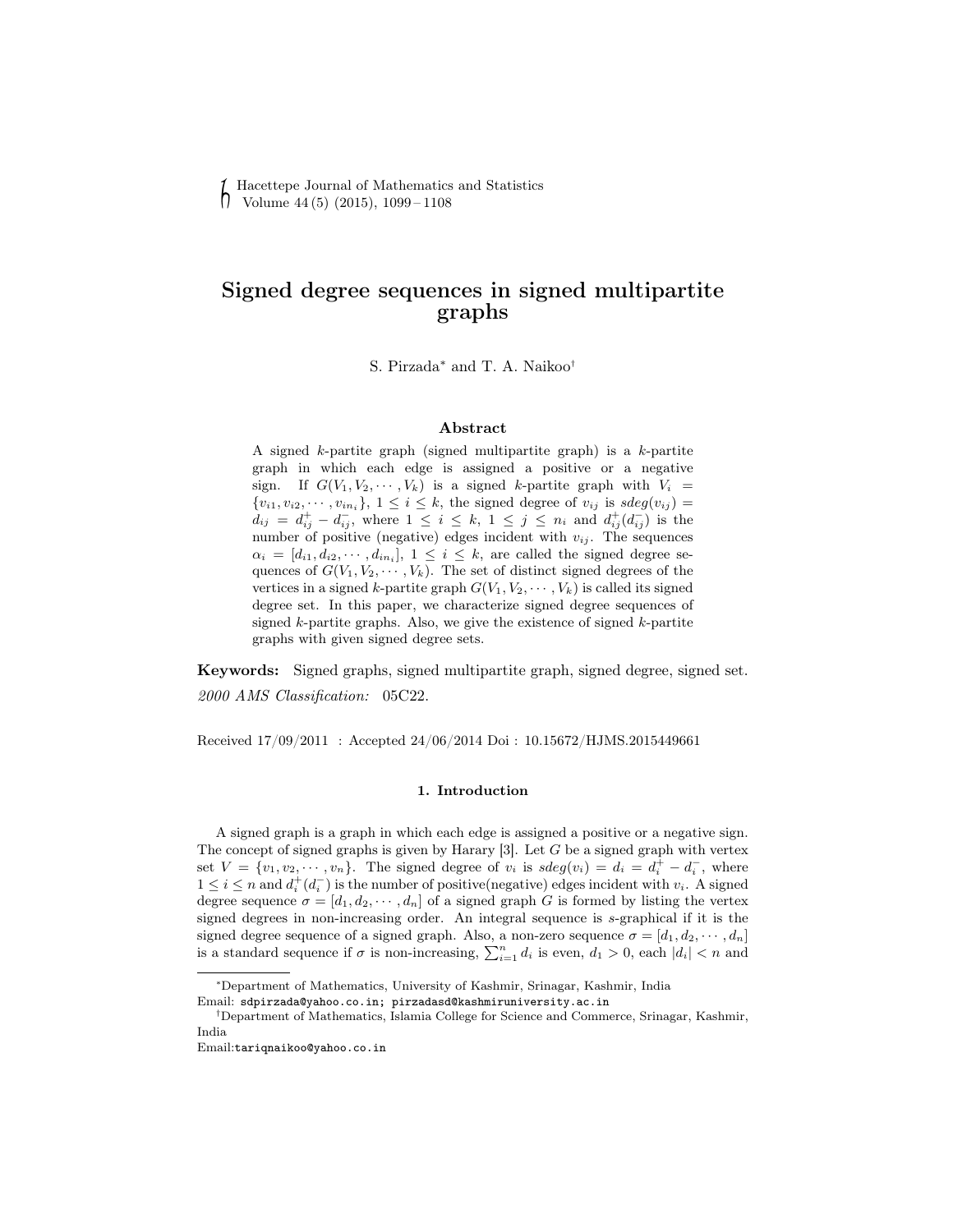$|d_1| \geq |d_n|$ .

The following result, due to Charttrand et al. [1], gives a necessary and sufficient condition for an integral sequence to be s-graphical, and this is similar to Hakimi's result for degree sequences in graphs [2].

**Theorem 1.** A standard integral sequence  $\sigma = [d_1, d_2, \dots, d_n]$  is s-graphical if and only if

 $\sigma' = [d_2 - 1, d_3 - 1, \cdots, d_{d_1+s+1} - 1, d_{d_1+s+2}, \cdots, d_{n-s}, d_{n-s+1} + 1, \cdots, d_n + 1]$ is s-graphical for some  $s, 0 \leq s \leq \frac{n-1-d_1}{2}$ .

The next result [12] provides a good candidate for parameter s in Theorem 1.

**Theorem 2.** A standard integral sequence  $\sigma = [d_1, d_2, \cdots, d_n]$  is s-graphical if and only if

 $\sigma'_{m} = [d_2 - 1, d_3 - 1, \cdots, d_{d_1 + m + 1} - 1, d_{d_1 + m + 2}, \cdots, d_{n - m}, d_{n - m + 1} + 1, \cdots, d_n + 1]$ is s-graphical, where m is the maximum non-negative integer such that  $d_{d_1+m+1}$  $d_{n-m+1}$ .

The set of distinct signed degrees of the vertices in a signed graph  $G$  is called its signed degree set. In [6], it is proved that every set of positive (negative) integers is the signed degree set of some connected signed graph and the smallest possible order for such a signed graph is also determined. Hoffman and Jordan [4] have shown that the degree sequences of signed graphs can be characterized by a system of linear inequalities. The set of all *n*-tuples satisfying this system of linear inequalities is a polytope  $P_n$ . In [5], Jordan et al. have proved that  $P_n$  is the convex hull of the set of degree sequences of signed graphs of order n. We can find more results on signed degrees in [4,5].

A signed bipartite graph is a bipartite graph in which each edge is assigned a positive or a negative sign. Let  $G(U, V)$  be a signed bipartite graph with  $U = \{u_1, u_2, \dots, u_p\}$ and  $V = \{v_1, v_2, \dots, v_q\}$ . Then signed degree of  $u_i$  is  $sdeg(u_i) = d_i = d_i^+ - d_i^-$ , where  $1 \leq i \leq p$  and  $d_i^+(d_i^-)$  is the number of positive (negative) edges incident with  $u_i$  and signed degree of  $v_j$  is  $sdeg(v_j) = e_j = e_j^+ - e_j^-$ , where  $1 \leq j \leq q$  and  $e_j^+(e_j^-)$  is the number of positive (negative) edges incident with  $v_j$ . The sequences  $\alpha = [\dot{d}_1, \dot{d}_2, \cdots, d_p]$ and  $\beta = [e_1, e_2, \dots, e_q]$  are called the signed degree sequences of the signed bipartite graph  $G(U, V)$ . Two sequences  $\alpha = [d_1, d_2, \cdots, d_p]$  and  $\beta = [e_1, e_2, \cdots, e_q]$  are standard sequences if  $\alpha$  is non-zero and non-increasing,  $|d_1| \ge |d_p|$ ,  $\sum_{i=1}^p d_i = \sum_{j=1}^q e_j$ ,  $d_1 > 0$ , each  $|d_i| \leq q$ , each  $|e_j| \leq p$  and  $|e_j| \leq |d_1|$ .

The following result due to Pirzada et al. [8], gives necessary and sufficient conditions for two sequences of integers to be the signed degree sequences of some signed bipartite graph. .

**Theorem 3.** Let  $\alpha = [d_1, d_2, \dots, d_p]$  and  $\beta = [e_1, e_2, \dots, e_q]$  be standard sequences. Then,  $\alpha$  and  $\beta$  are the signed degree sequences of a signed bipartite graph if and only if there exist integers r and s with  $d_1 = r - s$  and  $0 \le s \le \frac{q - d_1}{2}$  such that  $\alpha'$  and  $\beta'$  are the signed degree sequences of a signed bipartite graph, where  $\alpha'$  is obtained from  $\alpha$  by deleting  $d_1$  and  $\beta'$  is obtained from  $\beta$  by reducing r greatest entries of  $\beta$  by 1 each and adding s least entries of  $\beta$  by 1 each.

1100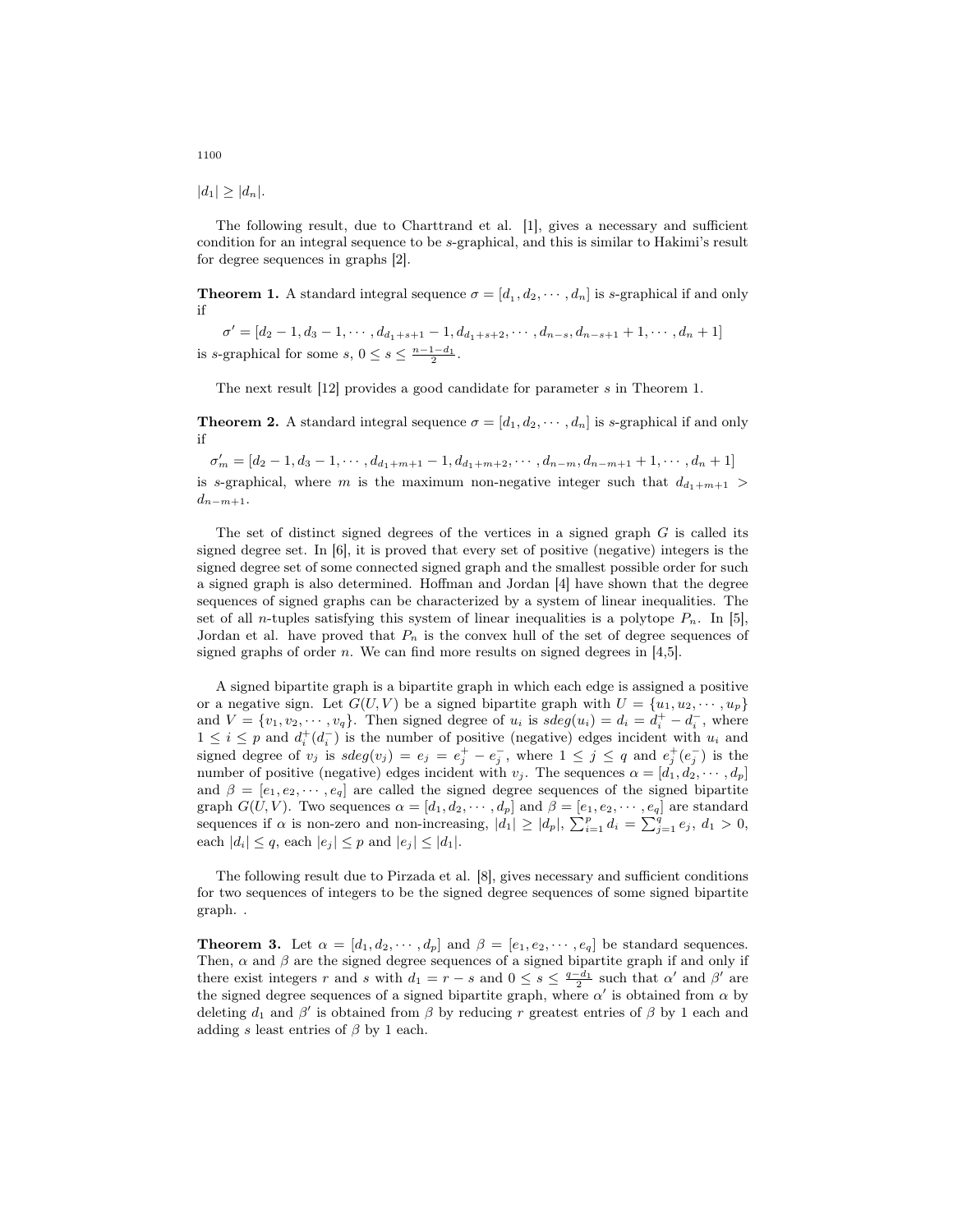The set of distinct signed degrees of the vertices in a signed bipartite graph  $G(U, V)$ is called its signed degree set. The work for signed degree sets in signed bipartite graphs can be found in [7]. Also the work on signed degrees in signed tripartite graphs can be found in [10, 11].

#### 2. Signed degree sequences in signed  $k$ -partite graphs

A signed  $k$ -partite graph (signed multipartite graph) is a  $k$ -partite graph in which each edge is assigned a positive or a negative sign. Let  $G(V_1, V_2, \dots, V_k)$  be a signed k-partite graph with  $V_i = \{v_{i1}, v_{i2}, \cdots, v_{in_i}\}, 1 \leq i \leq k$ . The signed degree of  $v_{ij}$  is  $sdeg(v_{ij}) = d_{ij} = d_{ij}^+ - d_{ij}^-$ , where  $1 \leq i \leq k$ ,  $1 \leq j \leq n_i$  and  $d_{ij}^+(d_{ij}^-)$  is the number of positive (negative) edges incident with  $v_{ij}$ . The sequences  $\alpha_i = [d_{i1}, d_{i2}, \cdots, d_{in_i}]$ ,  $1 \leq i \leq k$ , are called the signed degree sequences of  $G(V_1, V_2, \dots, V_k)$ . Also the sequences  $\alpha_i = [d_{i1}, d_{i2}, \cdots, d_{in_i}], 1 \leq i \leq k$ , of integers are s-graphical if  $\alpha_i$ 's are the signed degree sequences of some signed  $k$ -partite graph. Denote a positive edge  $xy$  by  $xy^+$  and a negative edge xy by  $xy^-$ . Several results on signed degree sequences in signed multipartite graphs can be found in [9]. We start with the following observation.

**Theorem 4.** Let  $G(V_1, V_2, \dots, V_k)$  be a signed k-partite graph with  $V_i = \{v_{i1}, v_{i2}, \dots, v_{in_i}\},$  $1 \leq i \leq k$  and having q edges. Then

$$
p = \sum_{i=1}^{k} \sum_{j=1}^{n_i} s \deg(v_{ij}) \equiv 2q \pmod{4},
$$

and the number of positive edges and negative edges of  $G(V_1, V_2, \dots, V_k)$  are respectively  $\frac{2q+p}{4}$  and  $\frac{2q-p}{4}$ .

**Proof.** Let  $v_{ij}$   $(1 \le i \le k, 1 \le j \le n_i)$  be incident with  $d_{ij}^+$  positive edges and  $d_{ij}^$ negative edges so that

$$
sdeg(v_{ij}) = d_{ij}^+ - d_{ij}^-
$$
 while  $deg(v_{ij}) = d_{ij}^+ + d_{ij}^-$ .

Obviously,  $\sum_{i=1}^{k} \sum_{j=1}^{n_i} \deg(v_{ij}) = 2q$ . Let  $G(V_1, V_2, \dots, V_k)$  have g positive edges and h negative edges. Then  $q = g + h$ ,

$$
\sum_{i=1}^{k} \sum_{j=1}^{n_i} d_{ij}^+ = 2g \text{ and } \sum_{i=1}^{k} \sum_{j=1}^{n_i} d_{ij}^- = 2h.
$$

Further,

$$
\sum_{i=1}^{k} \sum_{j=1}^{n_i} s \deg(v_{ij}) = \sum_{i=1}^{k} \sum_{j=1}^{n_i} (d_{ij}^+ - d_{ij}^-)
$$
  
= 
$$
\sum_{i=1}^{k} \sum_{j=1}^{n_i} d_{ij}^+ - \sum_{i=1}^{k} \sum_{j=1}^{n_i} d_{ij}^-
$$
  
= 
$$
2g - 2h.
$$

Hence,

$$
p = \sum_{i=1}^{k} \sum_{j=1}^{n_i} s \deg(v_{ij}) \equiv 2g - 2h
$$

$$
= 2(q - h) - 2h
$$

$$
= 2q - 4h,
$$

so that  $p \equiv 2q \pmod{4}$ . Again, from  $g + h = q$  and  $2g - 2h = p$ , we have  $g = \frac{2q+p}{4}$  and  $h = \frac{2q-p}{4}$ . □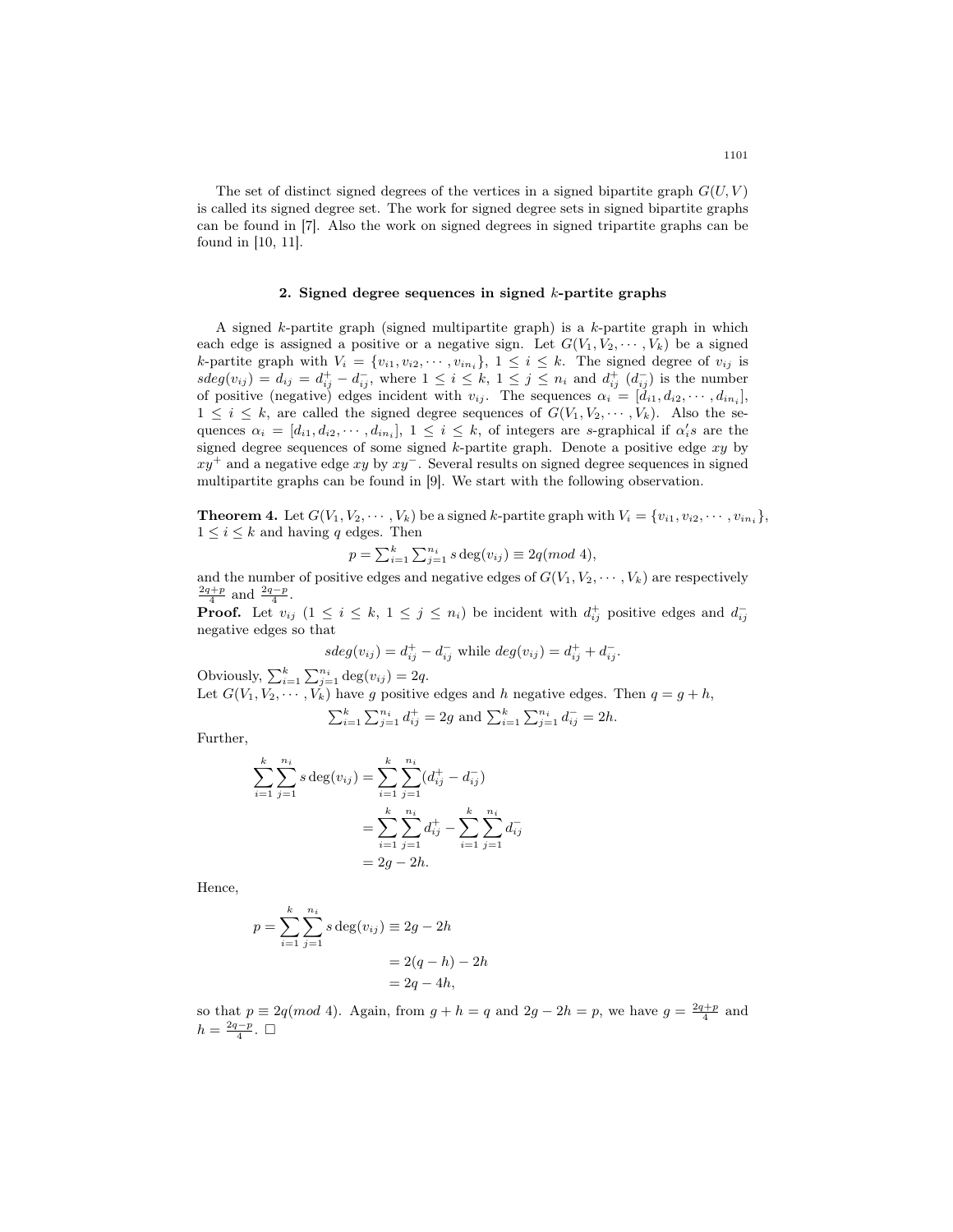**Corollary 5.** A necessary condition for the k sequences  $\alpha_i = [d_{i1}, d_{i2}, \cdots, d_{in_i}], 1 \le i \le n$ k, of integers to be s-graphical is that  $\sum_{i=1}^{k} \sum_{j=1}^{n_i} d_{ij}$  is even.

A zero sequence is a finite sequence each term of which is 0. Clearly, every  $k$  finite zero sequences are the signed degree sequences of a signed k-partite graph. If  $\beta = [a_1, a_2, \cdots, a_n]$  is a sequence of integers, then the negative of  $\beta$  is the sequence  $\beta = [-a_1, -a_2, \cdots, -a_n].$ 

The next result follows by interchanging positive edges with negative edges.

**Theorem 6.** The sequences  $\alpha_i = [d_{i1}, d_{i2}, \cdots, d_{in_i}], 1 \leq i \leq k$ , are the signed degree sequences of some signed k-partite graph if and only if  $-\alpha_i = [-d_{i1}, -d_{i2}, \cdots, -d_{in_i}]$  are the signed degree sequences of some signed k-partite graph.

Assume without loss of generality, that a non-zero sequence  $\beta = [a_1, a_2, \dots, a_n]$  is non-increasing and  $|a_1| \ge |a_n|$ , for we can always replace  $\beta$  by  $-\beta$  if necessary. The k sequences of integers  $\alpha_i = [d_{i1}, d_{i2}, \cdots, d_{in_i}], 1 \leq i \leq k$ , are said to be standard sequences if  $\alpha_1$  is non-zero and non-increasing,  $\sum_{i=1}^k \sum_{j=1}^{n_i} d_{ij}$  is even,  $d_{11} > 0$ , each  $|d_{ij}| \leq \sum_{r=1, r \neq i}^{k} n_r, 1 \leq i \leq k, 1 \leq j \leq n_i, |d_{11}| \geq |d_{1n_1}|$  and  $|d_{11}| \geq |d_{ij}|$  for each  $2 \leq i \leq k, 1 \leq j \leq n_i$ .

A complete signed k-partite graph is a complete k-partite graph in which each edge is assigned a positive or a negative sign. The following result provides a useful recursive test whether the  $k$  sequences of integers form the signed degree sequences of some complete signed k-partite graph.

**Theorem 7.** Let  $\alpha_i = [d_{i1}, d_{i2}, \cdots, d_{in_i}], 1 \leq i \leq k$ , be standard sequences and let  $r = \frac{1}{2} \left( d_{11} + \sum_{j=2}^k n_j \right)$ . Let  $\alpha'_1$  be obtained from  $\alpha_1$  by deleting  $d_{11}$  and  $\alpha'_2, \alpha'_3, \cdots, \alpha'_k$ be obtained from  $\alpha_2, \alpha_3, \cdots, \alpha_k$  by reducing r greatest entries of  $\alpha_2, \alpha_3, \cdots, \alpha_k$  by 1 each and adding remaining entries of  $\alpha_2, \alpha_3, \cdots, \alpha_k$  by 1 each. Then  $\alpha_i$  are the signed degree sequences of some complete signed  $k$ -partite graph if and only if  $\alpha'_i$  are also signed degree sequences of some complete signed k-partite graph,  $1 \leq i \leq k$ .

**Proof.** Let  $G'(V'_1, V'_2, \dots, V'_k)$  be a complete signed k-partite graph with signed degree sequences  $\alpha'_i, 1 \leq i \leq k$ . Let  $V'_1 = \{v_{12}, v_{13}, \cdots, v_{1n_1}\}$  and  $V'_i = \{v_{i1}, v_{i2}, \cdots, v_{in_i}\},$  $2 \leq i \leq k$ . Then a complete signed k-partite graph with signed degree sequences  $\alpha_i$ ,  $1 \leq i \leq k$ , can be obtained by adding a vertex  $v_{11}$  to  $V'_1$  so that there are r positive edges from  $v_{11}$  to those r vertices of  $V'_2, V'_3, \cdots, V'_k$ , whose signed degrees were reduced by 1 in going from  $\alpha_i$  to  $\alpha'_i$ , and there are negative edges from  $v_{11}$  to the remaining vertices of  $V_2', V_3', \cdots, V_k'$ , whose signed degrees were increased by 1 in going from  $\alpha_i$  to  $\alpha'_i$ . Note that the signed degree of  $v_{11}$  is  $r - \left(\sum_{j=2}^{k} n_j - r\right) = 2r - \sum_{j=2}^{k} n_j = d_{11}$ .

Conversely, let  $\alpha_i$ ,  $1 \leq i \leq k$ , be the signed degree sequences of a complete signed k-partite graph. Let the vertex sets of the complete signed k-partite graph be  $V_i$  $\{v_{i1}, v_{i2}, \dots, v_{in_i}\}\$  such that  $sdeg(v_{ij}) = d_{ij}, 1 \le i \le k, 1 \le j \le n_i.$ 

Among all the complete signed k-partite graphs with  $\alpha_i$ ,  $1 \leq i \leq k$ , as the signed degree sequences, let  $G(V_1, V_2, \dots, V_k)$  be one with the property that the sum S of the signed degrees of the vertices of  $V_2, V_3, \dots, V_k$  joined to  $v_{11}$  by positive edges is maximum. Let  $d_{11}^+$  and  $d_{11}^-$  be respectively the number of positive edges and the number of negative edges incident with  $v_{11}$ . Then  $sdeg(v_{11}) = d_{11} = d_{11}^+ - d_{11}^-$ ,  $deg(v_{11}) =$  $d_{11}^+ + d_{11}^- = \sum_{j=2}^k n_j$ , and hence  $d_{11}^+ = \frac{1}{2} \left( d_{11} + \sum_{j=2}^k n_j \right) = r$ . Let U be the set of r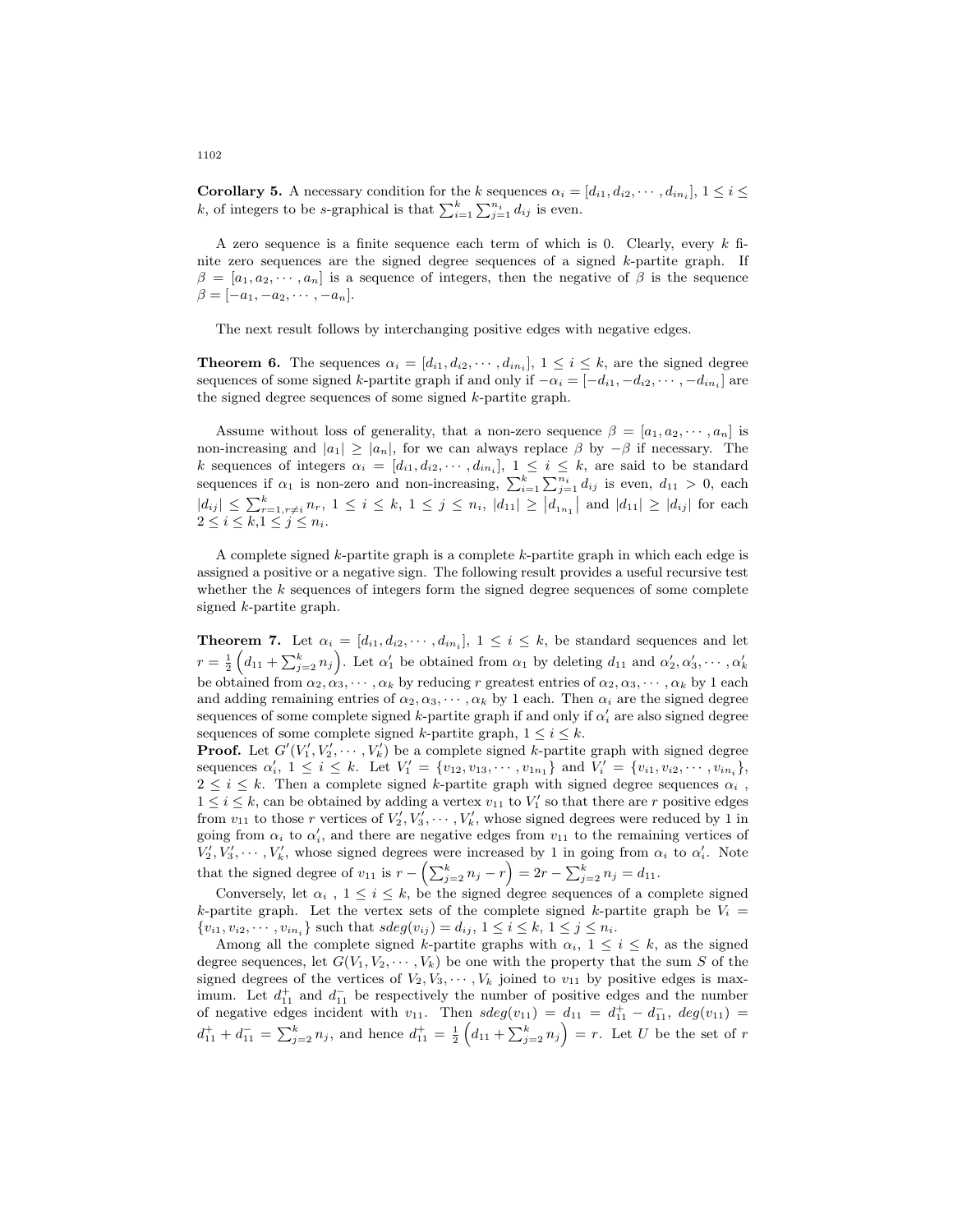vertices of  $V_2, V_2, \cdots, V_k$  with highest signed degrees and let  $W = \bigcup_{j=2}^k V_j - U$ . We claim that  $v_{11}$  must be joined by positive edges to the vertices of U. If this is not true, then there exist vertices  $v_{gh} \in U$  and  $v_{ij} \in W$  such that the edge  $v_{11}v_{gh}$  is negative and the edge  $v_{11}v_{ij}$  is positive. Since  $sdeg(v_{gh}) \geq sdeg(v_{ij})$ , there exist vertices  $v_{mn}$  and  $v_{pq}$ such that the edge  $v_{gh}v_{mn}$  is positive and the edge  $v_{ij}v_{pq}$  is negative. If the edge  $v_{gh}v_{pq}$ is positive, then change the signs of the edges  $v_{11}v_{gh}$ ,  $v_{gh}v_{pq}$ ,  $v_{pq}v_{ij}$ ,  $v_{ij}v_{11}$  so that the edges  $v_{11}v_{gh}$  and  $v_{pq}v_{ij}$  are positive and the edges  $v_{11}v_{ij}$  and  $v_{gh}v_{pq}$  are negative. But if the edge  $v_{gh}v_{pq}$  is negative, then sdeg  $(v_{gh}) <$  sdeg  $(v_{ij})$ , which is a contradiction. The case when  $v_{mn} = v_{pq}$  follows by the same argument as in above.

Hence we obtain a complete signed k-partite graph with signed degree sequences  $\alpha_i$ ,  $1 \leq i \leq k$ , in which the sum of the signed degrees of the vertices of  $V_2, V_3, \dots, V_k$  joined to  $v_{11}$  by positive edges exceeds  $S$ , a contradiction.

Thus we may assume that  $v_{11}$  is joined by positive edges to the vertices of U and by negative edges to the vertices of W. So  $G(V_1, V_2, \cdots, V_k) - v_{11}$  is a complete signed k-partite graph with  $\alpha'_i$ ,  $1 \leq i \leq k$ , as the signed degree sequences.  $\Box$ 

Theorem 7 provides an algorithm of checking whether the standard sequences  $\alpha_i$ ,  $1 \leq i \leq k$ , are the signed degree sequences, and for constructing a corresponding complete signed k-partite graph. Suppose  $\alpha_i = [d_{i1}, d_{i2}, \cdots, d_{in_i}], 1 \leq i \leq k$ , be the standard signed degree sequences of a complete signed k-partite graph with parts  $V_i = \{v_{i1}, v_{i2}, \cdots, v_{in_i}\}.$  Deleting  $d_{11}$  and reducing  $r = \frac{1}{2} \left( d_{11} + \sum_{j=2}^k n_j \right)$  greatest entries of  $\alpha_2, \alpha_3, \cdots, \alpha_k$  by 1 each and adding remaining entries of  $\alpha_2, \alpha_3, \cdots, \alpha_k$  by 1 each to form  $\alpha'_2, \alpha'_3, \cdots, \alpha'_k$ . Then edges are defined by  $v_{11}$   $v_{ij}^+$  if  $d'_{ij}s$  are reduced by 1 and  $v_1v_{ij}^-$  if  $d'_{ij}s$  are increased by 1. For  $-\alpha_i$ ,  $1 \le i \le k$ , edges are defined by  $v_{11}v_{ij}^-$  if  $d'_{ij}s$  are reduced by 1 and  $v_{11}v_{ij}^+$  if  $d'_{ij}s$  are increased by 1. If the conditions of standard sequences do not hold, then we delete  $d_{i1}$  for that i for which the conditions of standard sequences get satisfied. If this method is applied recursively, then a complete signed  $k$ -partite graph with signed degree sequences  $\alpha_i$ ,  $1 \leq i \leq k$ , is constructed.

The next result gives necessary and sufficient conditions for the k sequences of integers to be the signed degree sequences of some signed k-partite graph.

**Theorem 8.** Let  $\alpha_i = [d_{i1}, d_{i2}, \cdots, d_{in_i}], 1 \leq i \leq k$ , be standard sequences. Then  $\alpha_i$ ,  $1 \leq i \leq k$ , are the signed degree sequences of a signed k-partite graph if and only if there exist integers r and s with  $d_{11} = r - s$  and  $0 \le s \le \frac{1}{2} \left( \sum_{j=2}^{k} n_j - d_{11} \right)$  such that  $\alpha'_i$  are the signed degree sequences of a signed k-partite graph, where  $\alpha'_1$  is obtained from  $\alpha_1$  by deleting  $d_{11}$  and  $\alpha'_2, \alpha'_3, \cdots, \alpha'_k$  are obtained from  $\alpha_2, \alpha_3, \cdots, \alpha_k$  by reducing r greatest entries of  $\alpha_2, \alpha_3, \cdots, \alpha_k$  by 1 each and adding s least entries of  $\alpha_2, \alpha_3, \cdots, \alpha_k$  by 1 each. **Proof.** Let r and s be integers with  $d_{11} = r - s$  and  $\leq s \leq \frac{1}{2} \left( \sum_{j=2}^{k} n_j - d_{11} \right)$  such that  $\alpha'_i$ ,  $1 \leq i \leq k$ , are the signed degree sequences of a signed k-partite graph  $G'(V'_1)$ ,  $V'_{2}, \prime, V'_{k}).$ 

Let  $V'_1 = \{v_{12}, v_{13}, \cdots, v_{1n_1}\}$  and  $V'_i = \{v_{i1}, v_{i2}, \cdots, v_{in_i}\}, 2 \le i \le k$ . Let U be the set of r vertices of  $V_2', V_3', \cdots, V_k'$  with highest signed degrees, W be the set of s vertices of  $V_2', V_3', \cdots, V_k'$  with least signed degrees and let  $Z = \bigcup_{j=2}^k V_j' - U - W$ . Then a signed k-partite graph with signed degree sequences  $\alpha_i$ ,  $1 \leq i \leq k$ , can be obtained by adding a vertex  $v_{11}$  to  $V'_1$  so that there are r positive edges from  $v_{11}$  to the vertices of U and s negative edges from  $v_{11}$  to the vertices of W. Note that the signed degree of  $v_{11}$  is  $r - s = d_{11}.$ 

Conversely, let  $\alpha_i$ ,  $1 \leq i \leq k$ , be the signed degree sequences of a signed k-partite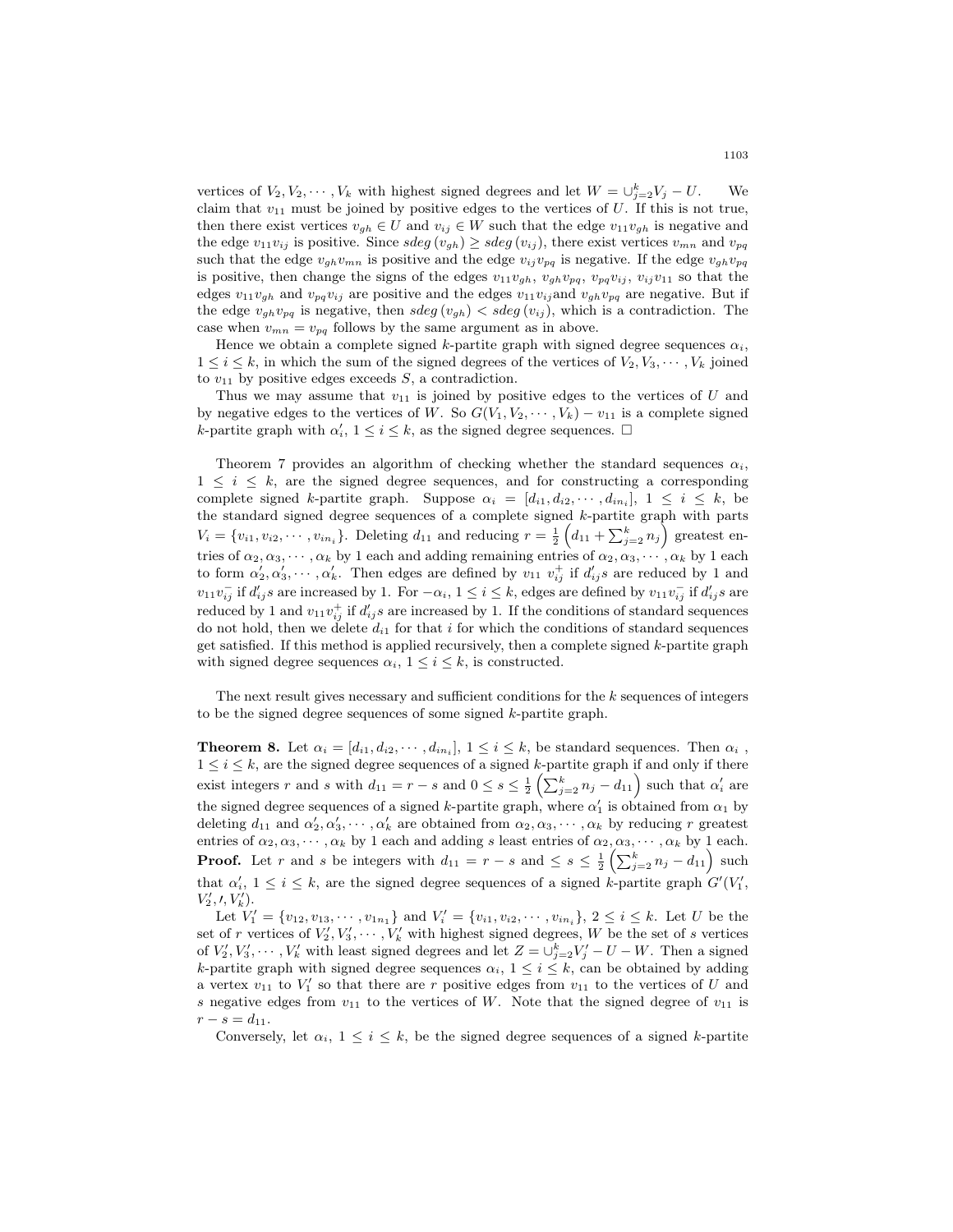graph. Let the vertex sets of the signed k-partite graph be  $V_i = \{v_{i1}, v_{i2}, \dots, v_{in_i}\}\$  such that  $sdeg(v_{ij}) = d_{ij}, 1 \leq i \leq k, 1 \leq j \leq n_i.$ 

Among all the signed k-partite graphs with  $\alpha_i$ ,  $1 \leq i \leq k$ , as the signed degree sequences, let  $G(V_1, V_2, \dots, V_k)$  be one with the property that the sum S of the signed degrees of the vertices of  $V_2, V_3, \cdots, V_k$  joined to  $v_{11}$  by positive edges is maximum. Let  $d_{11}^+ = r$  and  $d_{11}^- = s$  be respectively the number of positive edges and the number of negative edges incident with  $v_{11}$ . Then  $sdeg(v_{11}) = d_{11} = d_{11}^+ - d_{11}^- = r - s$  and  $deg(v_{11}) = d_{11}^+ + d_{11}^- = r + s \leq \sum_{j=2}^k n_j$ , and hence  $0 \leq s \leq \frac{1}{2} \left( \sum_{j=2}^k n_j - d_{11} \right)$ . Let U be the set of r vertices of  $V_2, V_3, \cdots, V_k$  with highest signed degrees and let  $W = \bigcup_{j=2}^k V_j - U$ .

We claim that  $v_{11}$  must be joined by positive edges to the vertices of U. If this is not true, then there exist vertices  $v_{gh} \in U$  and  $v_{mn} \in W$  such that the edge  $v_{11}v_{mn}$  is positive and either (i)  $v_{11}v_{gh}$  is a negative edge or (ii)  $v_{11}$  and  $v_{gh}$  are not adjacent in  $G(V_1, V_2, \dots, V_k)$ . As  $sdeg(v_{gh}) \geq sdeg(v_{mn})$ , that is  $d_{gh} \geq d_{mn}$ , therefore we consider only (i) and then (ii) is similar to (i).

We note that if there exists a vertex  $v_{pq} \neq v_{11}$  such that  $v_{pq}v_{gh}$  is a positive edge and  $v_{pq}v_{mn}$  is a negative edge, then change the signs of these edges so that  $v_{11}v_{qh}$  and  $v_{pq}v_{mn}$ are positive, and  $v_{11}v_{mn}$  and  $v_{pq}v_{gh}$  are negative. Hence we obtain a signed k-partite graph with signed degree sequences  $\alpha_i$ ,  $1 \leq i \leq k$ , in which the sum of the signed degrees of the vertices of  $V_2, V_3, \cdots, V_k$  joined to  $v_{11}$  by positive edges exceeds S, a contradiction. So assume that no such vertex  $v_{pq}$  exists.

Now, suppose that  $v_{gh}$  is not incident to any positive edge. Since  $sdeg(v_{gh}) \ge$  $sdeg(v_{mn})$ , that is  $d_{gh} \geq d_{mn}$ , then there exist at least two vertices  $v_{pq}$  and  $v_{lt}$  (both distinct from  $v_{11}$ ) such that  $v_{pq}v_{mn}$  and  $v_{lt}v_{mn}$  are negative edges and both  $v_{pq}$  and  $v_{lt}$ are not adjacent to  $v_{gh}$ . Then by changing the edges so that  $v_{11}v_{gh}$  is a positive edge, and  $v_{11}v_{mn}v_{gh}v_{pq}$ ,  $v_{gh}v_{lt}$  are negative edges, we again get a contradiction. Hence  $v_{gh}$  is incident to at least one positive edge.

We claim that there exists at least one vertex  $v_{yz}$  such that  $v_{yz}v_{gh}$  is a positive edge and  $v_{yz}$  is not adjacent to  $v_{mn}$ . Suppose on contrary that whenever  $v_{gh}$  is joined to a vertex by a positive edge, then  $v_{mn}$  is also joined to this vertex by a positive edge. Since  $\text{sdeg}(v_{gh}) \geq \text{sdeg}(v_{mn})$ , that is  $d_{gh} \geq d_{mn}$ , then again we have the same situation as above, from which we get a contradiction. Thus there exists a vertex  $v_{yz}$  such that  $v_{yz}v_{gh}$  is a positive edge and  $v_{yz}$  is not adjacent to  $v_{mn}$ . Similarly, it can be shown that there exists a vertex  $v_{pq}$  such that  $v_{pq}v_{mn}$  is a negative edge and  $v_{pq}$  is not adjacent to  $v_{gh}$ . By changing the edges so that  $v_{11}v_{gh}, v_{mn}v_{yz}$  are positive edges, and  $v_{11}v_{mn}, v_{gh}v_{pq}$ are negative edges, we again get a contradiction. Hence  $v_{11}$  is joined by positive edges to the vertex of U.

In a similar way, it can be shown that  $v_{11}$  is joined by negative edge to the s vertices of  $V_2, V_3, \dots, V_k$  with least signed degrees.

Hence  $G(V_1, V_2, \dots, V_k) - v_{11}$  is a signed k-partite graph with  $\alpha'_i, 1 \le i \le k$ , as the signed degree sequences.  $\square$ 

Theorem 8 also provides an algorithm for determining whether or not the standard sequences  $\alpha_i$ ,  $1 \leq i \leq k$ , are the signed degree sequences, and for constructing a corresponding signed k-partite graph. Suppose  $\alpha_i = [d_{i1}, d_{i2}, \cdots, d_{in_i}], 1 \le i \le k$ , be the standard signed degrees sequences of a signed k-partite graph with parts  $V_i = \{v_{i1}, v_{i2}, \dots, v_{in_i}\}.$ Let  $d_{11} = r - s$  and  $0 \leq s \leq \frac{1}{2} \left( \sum_{j=2}^{k} n_j - d_{11} \right)$ . Deleting  $d_{11}$  and reducing r greatest entries of  $\alpha_2, \alpha_3, \cdots, \alpha_k$  by 1 each and adding s least entries of  $\alpha_2, \alpha_3, \cdots, \alpha_k$  by 1 each to form  $\alpha'_2, \alpha'_3, \cdots, \alpha'_k$ . Then edges are defined by  $v_{11}v_{ij}^+$  if  $d'_{ij}s$  are reduced by 1;  $v_{11}v_{1j}^$ if  $d'_{ij}$  s are increased by 1, and  $v_{11}$  and  $v_{ij}$  are not adjacent if  $d'_{ij}$  s are unchanged. For  $\alpha_i$ , edges are defined by  $v_{11}v_{ij}^-$  if  $d'_{ij}$  s are reduced by 1;  $v_{11}v_{ij}^+$  if  $d'_{ij}$  s are increased by

1104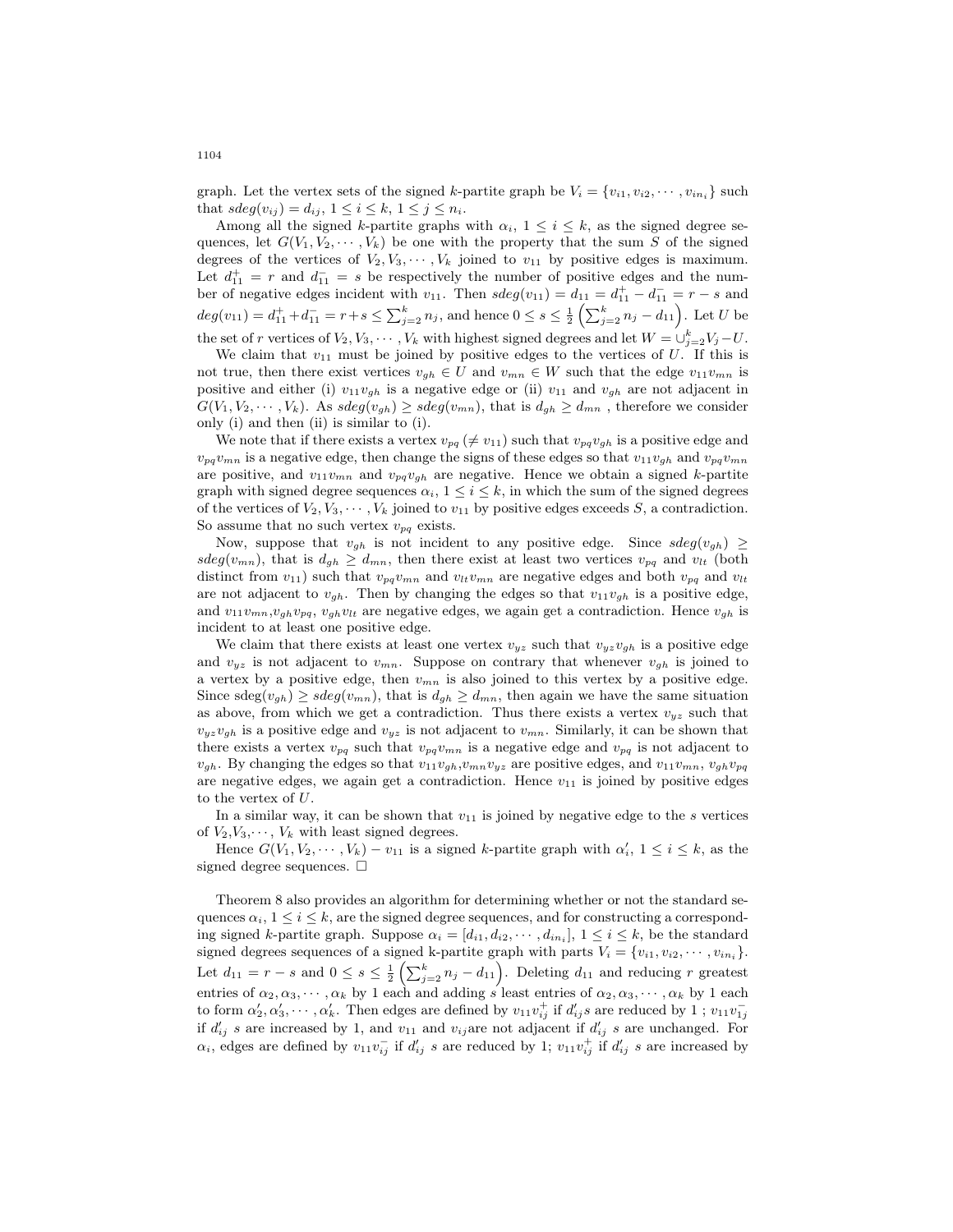1, and  $v_{11}$  and  $v_{ij}$  are not adjacent if  $d'_{ij}$  s are unchanged. If the conditions of standard sequences do not hold, then we delete  $d_{i1}$  for that i for which the conditions of standard sequences get satisfied. If this method is applied recursively, then a signed  $k$ -partite graph with signed degree sequences  $\alpha_i$ ,  $1 \leq i \leq k$ , is constructed.

#### 3. Signed degree sets in signed  $k$ -partite graphs

Let  $G(V_1, V_2, \dots, V_k)$  be a signed k-partite graph with  $X \subseteq V_i, Y \subseteq V_j$   $(i \neq j)$ . If each vertex of  $X$  is joined to every vertex of  $Y$  by a positive (negative) edge, then it is denoted by  $X \oplus Y(X \ominus Y)$ .

The set  $S$  of distinct signed degrees of the vertices in a signed  $k$ -partite graph  $G(V_1, V_2, \dots, V_k)$  is called its signed degree set. Also, a signed k-partite graph  $G(V_1, V_2, \dots, V_k)$  is said to be connected if each vertex  $v_i \in V_i$ ; is connected to every vertex  $v_j \in V_j$ .

The following result shows that every set of positive integers is a signed degree set of some connected signed k-partite graph.

**Theorem 9.** Let  $d_1, d_2, \dots, d_t$  be positive integers. Then there exists a connected signed k-partite graph with signed degree set

$$
S = \{d_1, \sum_{i=1}^2 d_i, \cdots, \sum_{i=1}^t d_i\}.
$$

**Proof.** We consider the following two cases. (i)  $k$  even, (ii)  $k$  odd. **Case (i).** Let  $k = 2m$ , where  $m \geq 1$ . Construct a signed k-partite graph  $G(V_1, V_2, \dots, V_{2m})$ as follows.

Let

$$
V_1 = P_1 \cup Q_1 \cup R_1 \cup S_1 \cup X_1 \cup X_1' \cup X_1'' \cup X_2 \cup X_2' \cup X_2'' \cup \cdots \cup X_{t-1} \cup X_{t-1}' \cup X_{t-1}'',
$$
  
\n
$$
V_2 = P_2 \cup Q_2 \cup R_2 \cup S_2 \cup Y_1 \cup Y_1' \cup Y_2 \cup Y_2' \cup \cdots \cup Y_{t-1} \cup Y_{t-1}',
$$
  
\n
$$
V_3 = P_3 \cup Q_3,
$$
  
\n:  
\n:  
\n
$$
V_{2m-1} = P_{2m-1} \cup Q_{2m-1},
$$
  
\n
$$
V_{2m} = P_{2m} \cup Q_{2m},
$$

where

(a)  $P_1, Q_1, R_1, S_1, X_1, X_1', X_1'', X_2, X_2', X_2'', \cdots, X_{t-1}, X_{t-1}', X_{t-1}''$  are pairwise disjoint, (b)  $P_2, Q_2, R_2, S_2, Y_1, Y_1', Y_2, Y_2', \cdots, Y_{t-1}, Y_{t-1}'$  are pairwise disjoint, (c) For all i,  $P_i \cap Q_i = \phi$ ,  $3 \leq i \leq 2m$  and  $|P_i| = |Q_i| = d_1$ ,  $1 \leq i \leq 2m$ ;  $|R_i| = |S_i| = d_1$ ,  $1 \leq i \leq 2$ ;  $|X_i| = |X'_i| = |Y_i| = |Y'_i| = d_1$ ,  $1 \leq i \leq t-1$ ;  $|X''_i| = d_2 + d_3 + \cdots + d_{i+1}$ ,  $1 \leq i \leq t-1$ .

For all i, let  $P_i\oplus Q_{i+1},\,1\leq i\leq 2m-1;\,Q_i\oplus P_{i+1}$  ,  $1\leq i\leq 2m-1;\,Q_1\oplus R_2,R_1\oplus$  $Q_2, R_1 \oplus S_2, S_1 \oplus R_2, X_1 \oplus S_2, X'_1 \oplus R_2, X_i \oplus Y'_i, 1 \leq i \leq t-1; X'_i \oplus Y_i, 1 \leq i \leq t-1;$  $X''_i \oplus Y'_i, 1 \leq i \leq t-1; X_i \oplus Y'_{i-1}, 2 \leq i \leq t-1; X'_i \oplus Y_{i-1}, 2 \leq i \leq t-1;$ for all even i,  $P_i \ominus P_{i+1}$ ,  $2 \le i \le 2m - 2$ ;  $Q_i \ominus Q_{i+1}$ ,  $2 \le i \le 2m - 2$ ; and for all  $i, Q_1 \oplus Q_2, R_1 \oplus R_2, X_1 \oplus R_2, X'_1 \oplus S_2, X_i \oplus Y_{i-1}, 2 \leq i \leq t-1$ ;  $X'_i \oplus Y'_{i-1}$ ,  $2 \leq i \leq t-1$ .

Then the signed degrees of the vertices of  $G(V_1, V_2, \dots, V_{2m})$  are as follows.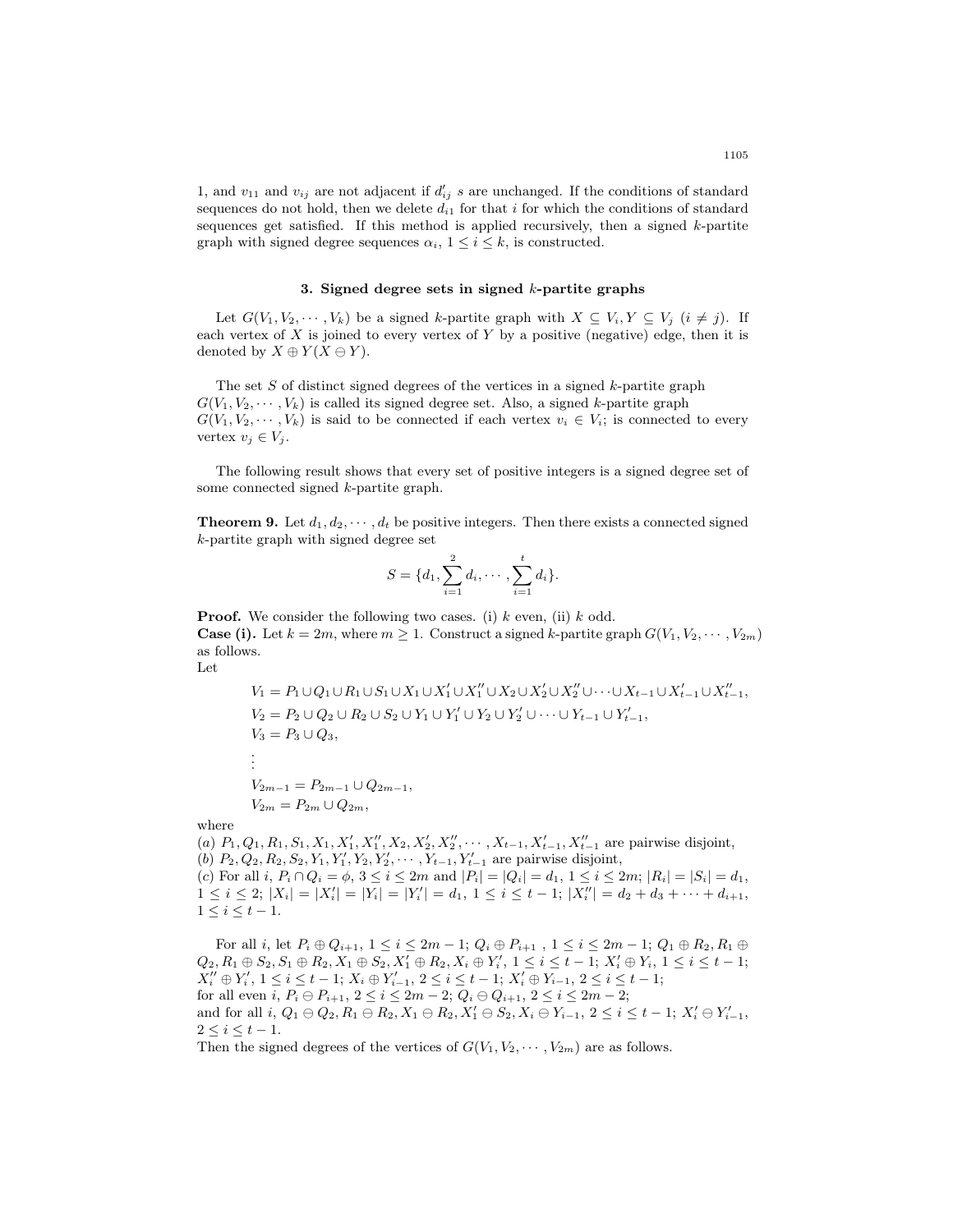$sdeg(p_1) = |Q_2| - 0 = d_1$  for all  $p_1 \in P_1$ ; for even i,  $2 \leq i \leq 2m-2$  $sdeg(p_i) = |Q_{i-1}| + |Q_{i+1}| - |P_{i+1}| = d_1 + d_1 - d_1 = d_1$ , for all  $p_i \in P_i$ ; for odd i,  $3 \leq i \leq 2m-1$  $sdeg(p_i) = |Q_{i-1}| + |Q_{i+1}| - |P_{i-1}| = d_1 + d_1 - d_1 = d_1$ , for all  $p_i \in P_i$ ,  $sdeg(p_{2m}) = |Q_{2m-1}| - 0 = d_1$ , for all  $p_{2m} \in P_{2m}$ ;  $sdeg(q_1) = |P_2| + |R_2| - |Q_2| = d_1 + d_1 - d_1 = d_1$ , for all  $q_1 \in Q_1$ ;  $sdeg(q_2) = |P_1| + |R_1| + |P_3| - (|Q_1| + |Q_3|) = d_1 + d_1 + d_1 - (d_1 + d_1) = d_1$ , for all  $q_2 \in Q_2$ ; for odd i,  $3 \leq i \leq 2m-1$  $sdeg(q_i) = |P_{i-1}| + |P_{i+1}| - |Q_{i-1}| = d_1 + d_1 - d_1 = d_1$ , for all  $q_i \in Q_i$ ; for even i,  $4 \leq i \leq 2m-2$  $sdeg(q_i) = |i-1| + |P_{i+1}| - |Q_{i+1}| = d_1 + d_1 - d_1 = d_1$ , for all  $q_i \in Q_i$ ,  $sdeg(q_{2m}) =$  $|P_{2m-1}| - 0 = d_1$ , for all  $q_{2m} \in Q_{2m}$ ,  $sdeg(r_1) = |Q_2| + |S_2| - |R_2| = d_1 + d_1 - d_1 = d_1$ , for all  $r_1 \in R_1$ ,  $sdeg(s_1) = |R_2| - 0 = d_1$ , for all  $s_1 \in S_1$ ,  $sdeg(r_2) = |Q_1| + |S_1| + |X'_1| - (|R_1| + |X_1|) = d_1 + d_1 + d_1 - (d_1 + d_1) = d_1$ , for all  $r_2 \in R_2$ ,  $sdeg(s_2) = |R_1| + |X_1| - |X'_1| = d_1 + d_1 - d_1 = d_1$ , for all  $s_2 \in S_2$ ,  $sdeg(x_1) = |S_2| + |Y_1'| - |R_2| = d_1 + d_1 - d_1 = d_1$ , for all  $x_1 \in X_1$ ,  $sdeg(x'_1) = |R_2| + |Y_1| - |S_2| = d_1 + d_1 - d_1 = d_1$ , for all  $x'_1 \in X'_1$ ,  $sdeg(x_1'') = |Y_1'| - 0 = d_1$ , for all  $x_1'' \in X_1''$ ; for  $2 \leq i \leq t-1$  $sdeg(x_i) = |Y'_{i-1}| + |Y'_{i}| - |Y_{i-1}| = d_1 + d_1 - d_1 = d_1$ , for all  $x_i \in X_i$ ; for  $2 \leq i \leq t-1$  $sdeg(x'_{i}) = |Y_{i-1}| + |Y_{i}| - |Y'_{i-1}| = d_1 + d_1 - d_1 = d_1$ , for all  $x'_{i} \in X'_{i}$ ; for  $2 \leq i \leq t-1$  $sdeg(x''_i) = |Y'_i| - 0 = d_1$ , for all  $x''_i \in X''_i$ ; for  $1 \leq i \leq t-2$  $sdeg(y_i) = |X'_i| + |X'_{i+1}| - |X_{i+1}| = d_1 + d_1 - d_1 = d_1$ , for all  $y_i \in Y_i$  $sdeg(y_{t-1}) = |X'_{t-1}| - 0 = d_1$ , for all  $y_{t-1} \in Y_{t-1}$ ; for  $1 \leq i \leq t-2$  $sdeg(y'_{i}) = |X_{i}| + |X''_{i}| + |X_{i+1}| - |X'_{i+1}| = d_{1} + d_{2} + d_{3} + \cdots + d_{i+1} + d_{1} - d_{1} = \sum_{j=1}^{i+1} d_{j},$ for all  $y'_i \in Y'_i$ , and  $sdeg(y'_{t-1}) = |X_{t-1}| + |X''_{t-1}| = d_1 + d_2 + d_3 + \cdots + d_t = \sum_{j=1}^t d_j$ , for all  $y'_{t-1} \in Y'_{t-1}$ . Therefore signed degree set of  $G(V_1, V_2, V, V_{2m})$  is  $S = \{d_1, \sum_{i=1}^2 d_i, V, \sum_{i=1}^t d_i\}.$ **Case (ii).** Let  $k = 2m + 1$ , where  $m \ge 1$ . This follows by using the construction as in case (i), and taking another partite set  $V_{2m+1} = P_{2m+1} \cup Q_{2m+1}$  with  $P_{2m+1} \cap Q_{2m+1} =$  $\phi, |P_{2m+1}| = |Q_{2m+1}| = d_1, P_{2m} \oplus Q_{2m+1}, Q_{2m} \oplus P_{2m+1}, P_{2m+1} \oplus P_1, P_{2m+1} \oplus R_2, Q_{2m+1} \oplus$  $S_1, Q_1 \oplus S_2$  and  $P_{2m} \oplus P_{2m+1}, Q_{2m} \oplus Q_{2m+1}, P_{2m+1} \oplus Q_1, P_1 \oplus R_2, S_1 \oplus S_2.$ Clearly, by construction, the above signed  $k$ -partite graphs are connected. Hence the result follows.  $\Box$ 

By interchanging positive edges with negative edges in Theorem 9, we obtain the following result.

Corollary 10. Every set of negative integers is a signed degree set of some connected signed k-partite graph.

1106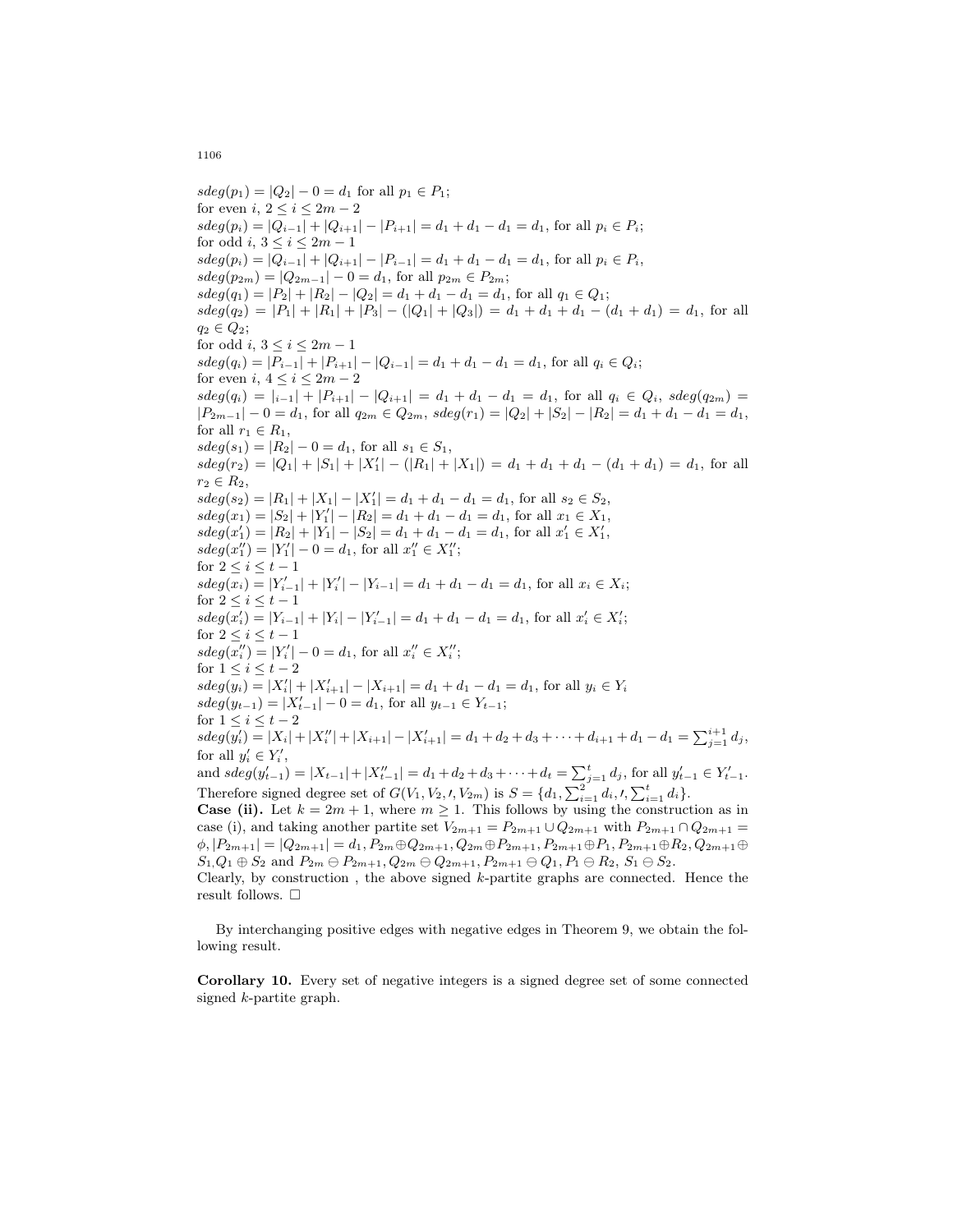Finally, we have the following result.

Theorem 11. Every set of integers is a signed degree set of some connected signed k-partite graph.

**Proof.** Let S be a set of integers. Then we have the following five cases.

**Case (i).** S is a set of positive (negative) integers. Then the result follows by Theorem 9 (Corollary 10).

**Case (ii).**  $S = \{0\}$ . Then a signed k-partite graph  $G(V_1, V_2, \dots, V_k)$  with  $V_i = \{v_i, v'_i\}$ for all  $i, 1 \leq i \leq k$ , in which  $v_i v'_{i+1}, v'_i v_{i+1}$  for all  $i, 1 \leq i \leq k-1$ , are positive edges and  $v_i v_{i+1}, v'_i v'_{i+1}$  for all  $i, 1 \le i \le k-1$ , are negative edges has signed degree set S.

**Case (iii).** S is a set of non-negative (non-positive) integers. Let  $S = S' \cup \{0\}$ , where  $S'$  be a set of positive(negative) integers. Then by Theorem 9(Corollary 10), there is a connected signed k-partite graph  $G'(V'_1, V'_2, \cdots, V'_k)$  with signed degree set S'. Construct a new signed k-partite graph  $G(V_1, V_2, \dots, V_k)$  as follows.

Let  $V_1 = V_1' \cup \{x_1\} \cup \{y_1\}, V_2 = V_2' \cup \{x_2\} \cup \{y_2\}, V_3 = V_3', \dots, V_k = V_k',$  with  $V'_1 \cap \{x_1\} = \phi, V'_1 \cap \{y_1\} = \phi, \{x_1\} \cap \{y_1\} = \phi, V'_2 \cap \{x_2\} = \phi, V'_2 \cap \{y_2\} = \phi, \{x_2\} \cap \{y_2\} = \phi.$ Let  $v'_1x_2, x_1v'_2, y_1y_2$  be positive edges,  $v'_1y_2, x_1x_2, y_1v'_2$  be negative edges, where  $v'_1 \in$  $V'_1, v'_2 \in V'_2$  and let there be all the edges of  $G'(V'_1, V'_2, \cdots, V'_k)$ . Then  $G(V_1, V_2, \cdots, V_k)$ has signed degree set S. We note that addition of the positive edges  $v'_1x_2, x_1v'_2, y_1y_2$ and negative edges  $v'_1y_2, x_1x_2, y_1v'_2$  do not effect the signed degrees of the vertices of  $G'(V'_1, V'_2, \cdots, V'_k)$ , and the vertices  $x_1, y_1, x_2, y_2$  have signed degrees zero each.

**Case (iv).** S is a set of non-zero integers. Let  $S = S' \cup S''$ , where S' and S'' are sets of positive and negative integers respectively. Then by Theorem 9 (Corollary 10), there are connected signed k-partite graphs  $G'(V'_1, V'_2, \cdots, V'_k)$  and  $G''(V''_1, V''_2, \cdots, V''_k)$ with signed degree sets S' and S'' respectively. Suppose  $G'_1(V'_{11}, V'_{21}, \cdots, V'_{k1})$  and  $G''_2(V''_{12}, V''_{22}, \cdots, V''_{k2})$  are the copies of  $G'(V'_1, V'_2, \cdots, V'_k)$  and  $G''(V''_1, V''_2, \cdots, V''_k)$  with signed degree sets  $S'$  and  $S''$  respectively. Construct a new signed k-partite graph  $G(V_1, V_2, \cdots, V_k)$  as follows.

Let

$$
\begin{array}{l} V_1=V'_1\cup V'_{11}\cup V''_1\cup V''_{12},\\[2mm] V_2=V'_2\cup V'_{21}\cup V''_2\cup V''_{22},\\[2mm] V_3=V'_3\cup V'_{31}\cup V''_3\cup V''_{32},\\[2mm] \vdots\\[2mm] V_k=V'_k\cup V'_{k1}\cup V''_k\cup V''_{k2}, \end{array}
$$

with  $V'_i \cap V'_{i1} = \phi, V'_i \cap V''_i = \phi, V'_i \cap V''_{i2} = \phi, V'_{i1} \cap V''_i = \phi, V'_{i1} \cap V''_{i2} = \phi, V''_i \cap V''_{i2} = \phi.$ Let  $v'_1v''_{22}, v'_{11}v''_2$  be positive edges,  $v'_1v'_2, v'_{11}v''_{22}$  be negative edges, where  $v'_1 \in V'_1, v'_{11} \in$  $V'_{11}, v''_2 \in V''_2, v''_{22} \in V''_{22}$  and let there be all the edges of

 $G'(V'_1, V'_2, \cdots, V'_k), G'_1(V'_{11}, V'_{21}, \cdots, V'_{k1}), G''(V''_1, V''_2, \cdots, V''_k)$  and  $G''_2(V''_{12}, V''_{22}, \cdots, V''_{k2}).$ Then  $G(V_1, V_2, \dots, V_k)$  has signed degree set S.

We note that addition of the positive edges  $v'_1v''_{22}$ ,  $v'_{11}v''_2$  and negative edges  $v'_1v''_2$ ,  $v'_{11}v''_{22}$  do not effect the signed degrees of the vertices of  $G'(V'_1, V'_2, \cdots, V'_k)$ ,  $G'_1(V'_{11}, V'_{21}, \cdots, V'_{k1})$ ,  $G''(V''_1, V''_2, \cdots, V''_k)$  and  $G''_2(V''_{12}, V''_{22}, \cdots, V''_{k2}).$ 

**Case** (v). S is the set of all integers. Let  $S = S' \cup S'' \cup \{0\}$ , where S' and S'' are sets of positive and negative integers respectively. Then by Theorem 9(Corollary 10), there exist connected signed k-partite graphs  $G'(V'_1, V'_2, \cdots, V'_k)$  and  $G''(V''_1, V''_2, \cdots, V''_k)$ with signed degree sets  $S'$  and  $S''$  respectively. Construct a new signed k-partite graph  $G(V_1, V_2, \cdots, V_k)$  as follows.